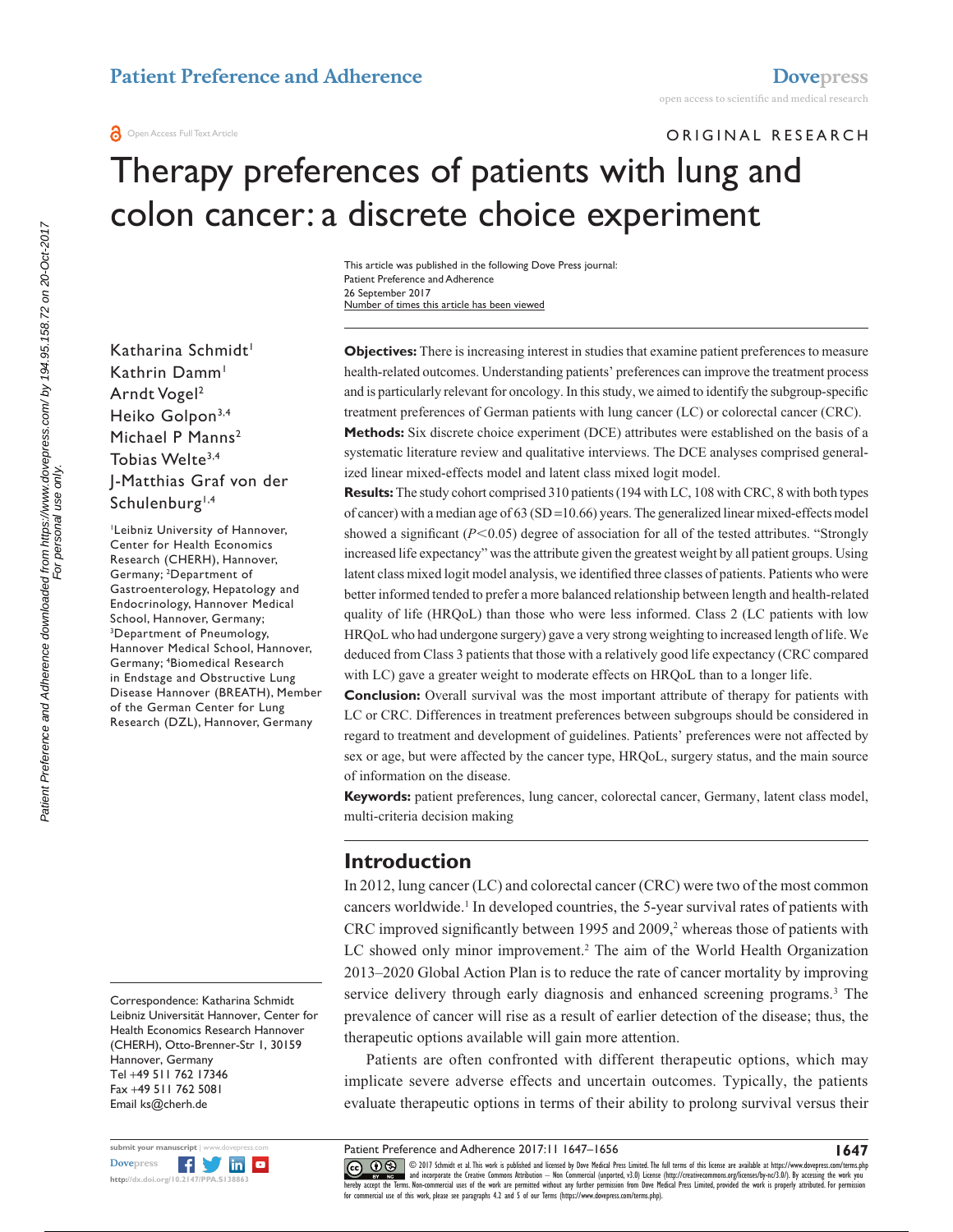expected effects on health-related quality of life (HRQoL). Consequently, it is important to know what patients prefer and what is most important to them during decision making. Previous studies have shown a discrepancy between the personal preferences of patients and the subjective assessments made by their physicians.<sup>4-9</sup> However, we performed a systematic literature review which showed that, in general, patients do not wish to decide on their therapy personally and would prefer their physician to make the decision.<sup>10,11</sup> Here, a conflict can occur, because the therapy that is provided to patients should be adjusted to meet their preferences regarding HRQoL and adverse effects. Previous studies on other diseases have shown that satisfaction with therapy can have a significant effect on disease outcomes and further treatment decisions.12–14 On the basis of these findings, patient preferences should be examined and integrated during decision making regarding cancer therapy.

Furthermore, patient preferences might influence political decisions regarding reimbursement for pharmaceuticals. In Germany, there is growing interest in preference measurement, following the introduction of the Act on the Reform of the Market for Medical Products (Arzneimittelneuordnungsgesetz [AMNOG]) in 2011. Although, according to the AMNOG, patient-reported outcomes should be taken into account during early evaluation of the benefits of new pharmaceuticals,15 patient preferences do not play an important role in Germany at present. The Federal Joint Committee (Gemeinsamer Bundesausschuss) has criticized the lack of quality in the scientific evaluations (dossiers) of pharmaceutical companies and overruled some patient-reported outcomes.16 Hence, our findings might influence the ongoing debate about the evidence provided by studies of patient preferences and be relevant to the German health care system.

The aim of the study was to examine the therapy preferences of German patients with LC and CRC. These two types of cancer show high prevalence rates in Germany and worldwide. However, their divergent overall survival rates and disease-related adverse effects might lead to different therapy preferences among patients with LC and CRC. In addition, we wanted to identify subgroups of patients that shared similar preferences, irrespective of the cancer type. Members of these homogenous subgroups might share same sex, age, or educational level. Comparison of the two different cancer types and the resulting patient (subgroupspecific) preferences represents the added value of our study. Consequently, our aim is to confirm the importance of patient preference studies and their need for implementation in health care. These data could also help physicians to make clinical decisions by differentiating among the preferences of various subgroups of patients and might enable improvement of therapy guidelines.

# **Patients and methods** Derivation of attributes and discrete choice tasks

In a discrete choice experiment (DCE), two (or more) alternative scenarios are presented. Each alternative (profile) is described by several attributes.<sup>17</sup> The participant must choose which of the profiles they prefer.<sup>18</sup>

The whole study process is illustrated in [Supplementary](https://www.cherh.de/6908.html?&L=1) [material.](https://www.cherh.de/6908.html?&L=1) First, we conducted a systematic literature review to identify the key topics related to cancer therapy for use in subsequent qualitative interviews.<sup>10,11</sup> The systematic literature reviews identified 15 relevant studies of preferences with respect to therapy for CRC and 17 relevant studies of preferences with respect to therapy for LC. The most important concerns for patients with CRC were diarrhea, nausea, pain, requirement of a stoma, role functioning, emotional functioning, toxicity of chemotherapy, life expectancy/overall survival, and taking medication at home.<sup>10,11</sup> For patients with LC, the most important concerns identified by the literature review were: fatigue, diarrhea, nausea, pain, role functioning, intensity of treatment, overall survival, and HRQoL versus length of life.<sup>10,11</sup> Second, we conducted guided qualitative interviews that were based on the results of our systematic literature review. We interviewed 18 patients with LC and 17 patients with CRC, and then conducted content analyses (Aumann et al<sup>19</sup> for interviews with LC patients and [Damm et al: [Supplemen](https://www.cherh.de/6908.html?&L=1)[tary material](https://www.cherh.de/6908.html?&L=1)] for interviews with CRC patients). We used the inductive and deductive categories from the content analysis to identify the main topics: adverse effects, social quality of life, emotional quality of life, and organization. Further subcategories (10–23) were established for each main topic. We sorted the identified categories on the basis of the frequency with which they were mentioned, separated by patients with LC and patients with CRC ([Supplementary](https://www.cherh.de/6908.html?&L=1) [material](https://www.cherh.de/6908.html?&L=1)). Subsequently, we chose the most frequently mentioned categories and determined whether they overlapped with respect to meaning. We aimed to cover a large spectrum of categories, while simultaneously ensuring minimal overlap or correlation between the attributes. To this end, we aggregated the categories into topics that could serve as attributes. Another restriction was the required total number of attributes (five to nine) to prevent overstraining of the interviewee.<sup>20</sup>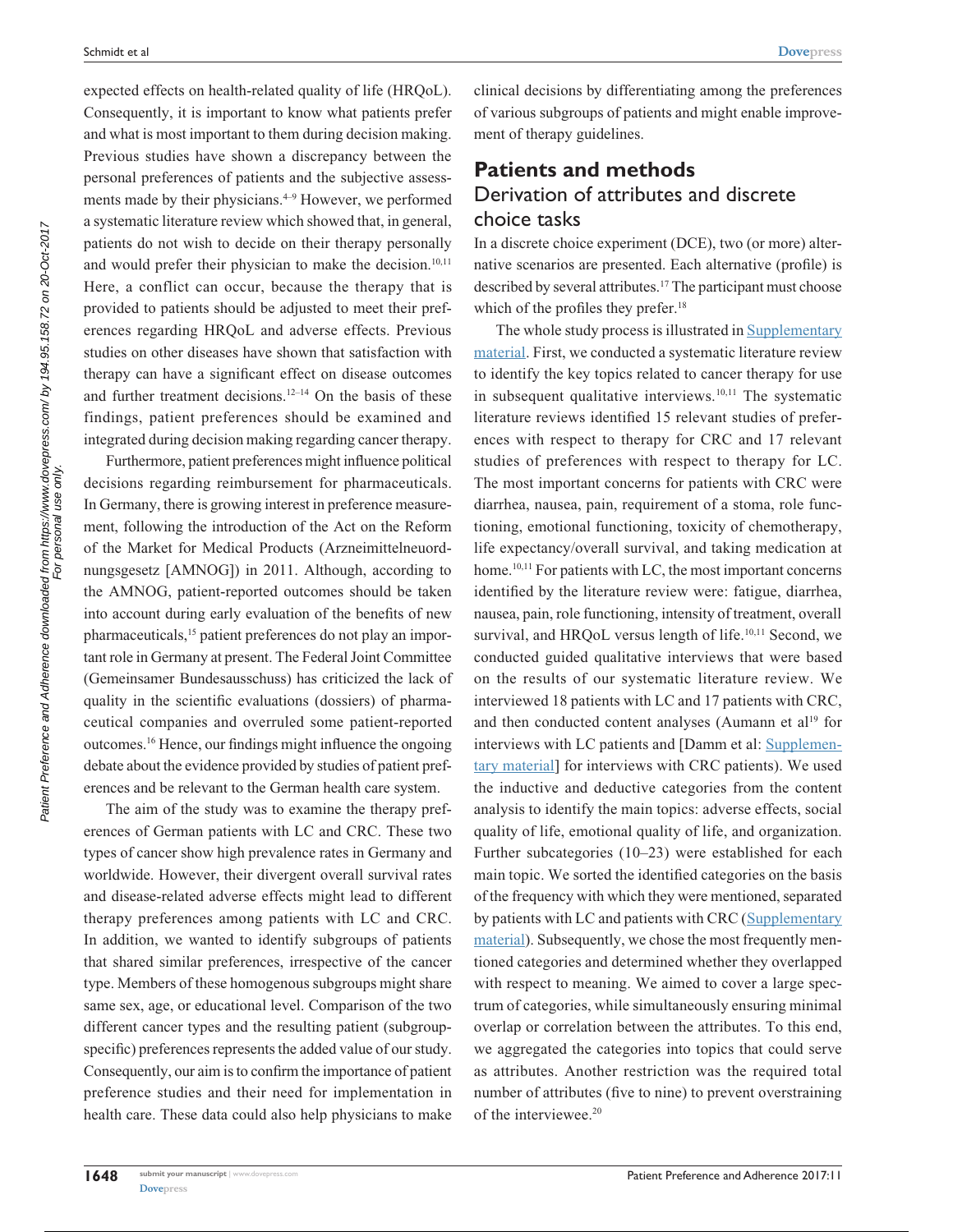To generate the questionnaire, we identified five attributes from the most important categories that did not overlap in their meanings and added the attribute of overall survival from the literature review. We realized that the resulting attributes were similar for patients with CRC and those with LC. Therefore, we decided to use the same attributes for both groups of cancer patients. The first attribute that we examined was the efficacy of therapy, measured as additional life expectancy after diagnosis. Given that the time of survival can vary considerably between patients with CRC and those with LC, we decided to examine the objective values rather than specific time periods. Adverse effects were separated into three attributes of "physical capacity", "appearance", and "food intake and digestion". Given this separation, we expected no overlaps between the attributes. The different possible levels assigned to the attributes were derived from the experiences of the interviewees and were divided into "minor", "medium", and "strong" effects. In the interviews, "physical capacity" was described as tiredness, decreased physical ability, and overall physical exhaustion. We carried these descriptions over into the questionnaire. The symptoms that were associated most commonly with "appearance" were hair loss, weight loss, and eczema. The fifth attribute identified was "waiting time in the clinic or therapy-associated practice". It corresponded to the time that patients had to spend waiting during therapy, for example, waiting time between blood tests and the start of chemotherapy. The final attribute referred to the provision of a "guide" who was independent and would provide information on the services and assistance associated with treatment for LC or CRC. During the interviews, the patients were highly critical of the treatment process and its organization. One of the more frustrating factors for the patients was the lack of information, rather than the waiting time itself, and more specifically, the strain that resulted from the lack of information on disease-associated proposals and paperwork. Some patients also mentioned that they had to coordinate communication between their doctors and their health insurance providers. Therefore, for the purpose of the questionnaire, we introduced the concept of a guide who would provide support for the patients either personally or over the telephone. This "guide" was defined as a free-of-charge service to reduce the effect of any monetary concerns that the patients might have. There were only two possible levels for this attribute: "yes" or "no". The final attributes and levels, including a description of the study participants, are presented in Table 1.

We used the Statistical Analysis Software % ChoicEff macro to construct choice sets.21 We used two versions of **Table 1** Descriptions of attributes used in the questionnaire

| <b>Attribute</b>                       |                                                                                                                                                                                     | <b>Levels</b>                                                                        |
|----------------------------------------|-------------------------------------------------------------------------------------------------------------------------------------------------------------------------------------|--------------------------------------------------------------------------------------|
| Life expectancy                        | Life expectancy at the time<br>of diagnosis with regard to<br>mean survival in patients<br>with lung or colon cancer<br>(average of all cancer stages)                              | - Not increased<br>- Slightly increased<br>- Strongly increased                      |
| Physical<br>capacity                   | Decrease in physical capacity<br>that influences everyday<br>life, for example, being out<br>of breath quickly, being<br>tired, sitting down often, or<br>sleeping during the day   | - Normal<br>- Moderately<br>decreased<br>- Strongly decreased                        |
| Appearance                             | Changes in appearance<br>caused by the disease itself<br>or the treatment (adverse<br>effects). Possible changes<br>include hair loss, eczema,<br>or weight loss                    | - Unchanged<br>(no visible changes)<br>- Slightly changed<br>- Significantly changed |
| Food intake<br>and digestion           | Problems with food intake<br>or digestion, such as loss of<br>appetite, nausea, emesis,<br>or diarrhea                                                                              | - No problems/normal<br>- Minor problems<br>- Severe problems                        |
| <b>Waiting time</b><br>(in the clinic) | The time spent waiting<br>in the clinic or practice<br>for your therapy. This<br>could be, for example,<br>the waiting time between<br>blood tests and the start of<br>chemotherapy | - No waiting time<br>- Moderate waiting<br>time<br>- Long waiting time               |

the questionnaire because blocking certain choice sets was found to reduce the burden on patients' decision making. The first choice set enabled us to test patients' understanding of the DCE method because it included a dominant profile. In total, we provided 10 choice sets of DCE tasks to each participant (for an example of choice set, see [Supplementary](https://www.cherh.de/6908.html?&L=1) [material](https://www.cherh.de/6908.html?&L=1)).

#### Ethical standards

The patients provided written informed consent to participate. Approval for this study was obtained from the ethics committee of the Hannover Medical School (Nr 1518–2012) and the Medical Association of Lower Saxony, the University of Goettingen, and the University Hospital Tuebingen.

## Development of the questionnaire

We conducted a pretest to ensure that the final questionnaire could be understood easily by the patients. The pretest showed that most patients could not answer questions about their disease state or therapy goals (palliative, adjuvant, maintenance). Therefore, this question was excluded from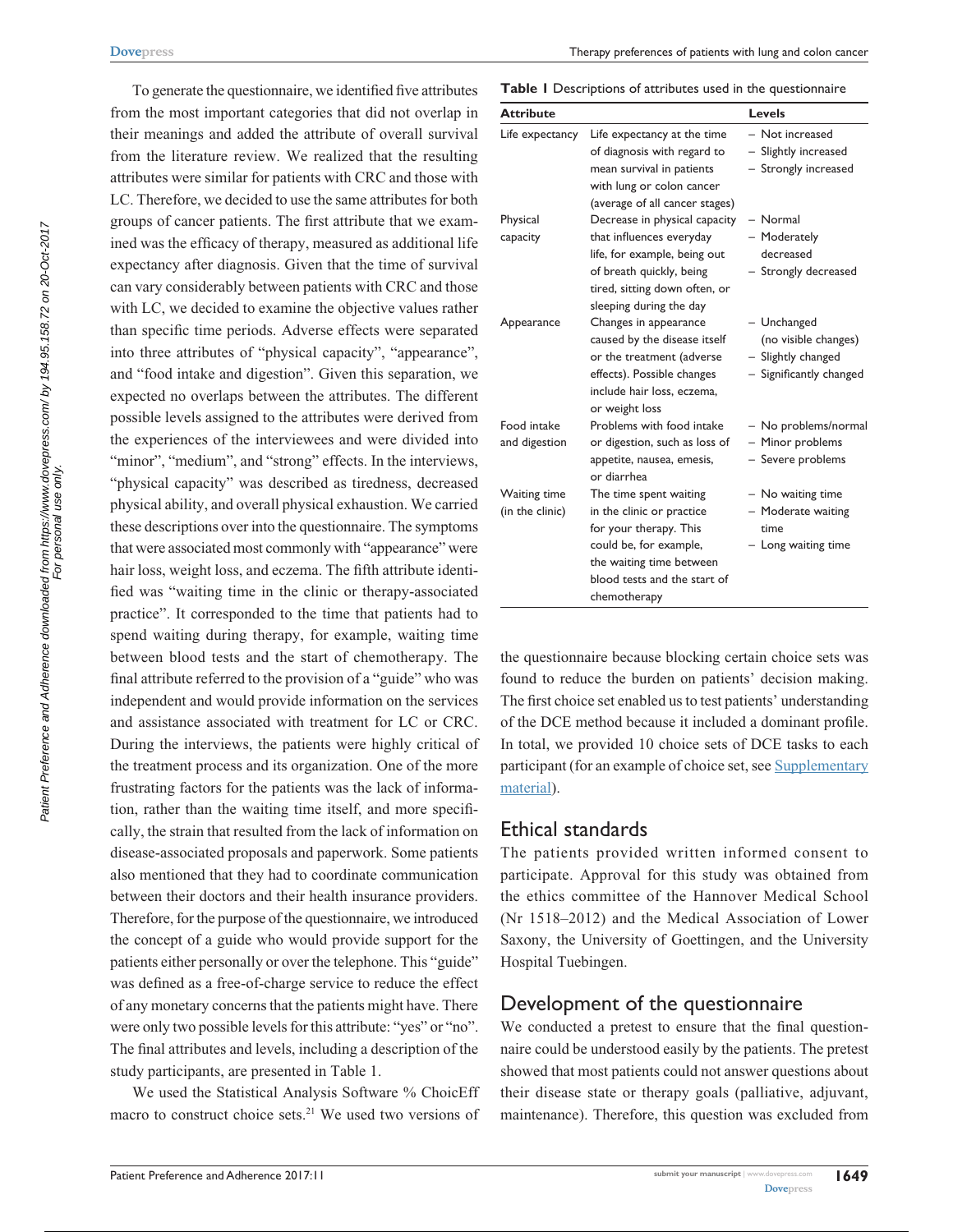the questionnaire because we were not allowed to access medical records.

The final questionnaire consisted of a section on patient information, a form regarding informed consent, a definition of the attributes, Likert-scale questions about the therapy attributes (from 1, "very unimportant" to 5, "very important"), 10 DCE sets, sociodemographic questions, and the cancer-specific HRQoL questionnaire developed by the European Organization for Research and Treatment of Cancer (EORTC), termed the EORTC QLQ-C30<sup>22,23</sup> (for an overview of the variables, see [Supplementary material](https://www.cherh.de/6908.html?&L=1)).

## Study population

Patients attending specialized ambulatory practices or the departments of pneumology or gastroenterology at eight hospitals in Germany were invited to participate in our study. The cooperating institutions were (for further information, see **Supplementary material**):

- Hannover Medical School, Department of Pneumology and Department of Gastroenterology, Hepatology and Endocrinology, Hannover;
- Johannes Wesling Medical Center, Department of Hematology, Oncology, Hemostaseology, and Palliative Care UKRUB, University of Bochum, Minden;
- Lung Cancer Center, Hospital Region Hannover;
- Clinic for Visceral, General, and Transplant Surgery, Surgical Study Center, University Hospital Tuebingen;
- Ambulatory Oncological Center, Hannover;
- Group Practice for Internal Medicine and Pulmonology, Celle;
- Interdisciplinary Short-term Oncology, Department of Hematology and Medical Oncology, Goettingen; and

Group Practice for Hematology and Oncology, Hannover. The participating clinics administered the questionnaire to patients with LC and CRC of all disease stages who were aged  $\geq$  18 years and had finished at least one cycle of chemotherapy (including in the past). Both modes of chemotherapy administration (tablet and infusion) were eligible for inclusion in the study.

In addition, we initiated an online survey with the same inclusion criteria. The link to the survey was distributed via the Facebook page of the German self-help organization ILCO, the Felix Burda Colon Cancer Website and Facebook page, the Center for Health Economics Research Hannover Facebook page, and the mailing lists of regional self-help groups for patients with CRC and LC.

The recruitment period was from September 2014 to October 2016. Neither patients nor physicians received any incentives for participating in the study. All participants provided informed consent. The minimum required sample size was 196, which was calculated in accordance with the study by de Bekker-Grob et al.<sup>24</sup>

Approval for the study was obtained from the ethics committees of the Hannover Medical School (reference number: 1518–2012), Medical Association of Lower Saxony, University of Goettingen, and University Hospital Tuebingen.

#### Data analyses

Following completion of the survey, we cleansed the data set (testing for impossible values, systematic missings, import errors, and so on) and calculated descriptive statistics for the variables (median, SD, percentages). The HRQoL was calculated using symptom scales, functional scales, and the global health score from the EORTC QLQ-C30 questionnaire.<sup>25</sup> We applied logistic regression analyses to determine factors (independent variables) that influenced the choices made between the profiles of each choice set (dependent variables). The utility of each profile was calculated using Formula 1 in [Supplementary material](https://www.cherh.de/6908.html?&L=1).

We used a generalized linear mixed-effects model (GLMM) to examine the effects of multiple answers for each individual choice set (serial\_no). We calculated the GLMM for patients with CRC and LC separately, so that any differences between the two patient groups could be identified based on Hauber et al<sup>26</sup> and McCulloch et al<sup>27</sup> (Formula 2 in [Supplementary material\)](https://www.cherh.de/6908.html?&L=1).

Finally, we used the latent class mixed logit model (LCMLM) with a different number of classes to identify, strictly on the basis of the data, possible sample subgroups with specific characteristics (eg, sociodemographic status, disease-specific parameters). These subgroup characteristics were presented in the so-called class-membership effects model. An overview of the variables tested for all models is provided in [Supplementary material](https://www.cherh.de/6908.html?&L=1). The final model is shown in Formula 3 in [Supplementary material.](https://www.cherh.de/6908.html?&L=1)

The β-coefficients from the GLMM and LCMLM represent the weights of the utility for choosing the profile.  $β$ -coefficients  $>0$  indicated that an attribute level was preferred, whereas coefficients  $<$ 0 indicated that it was disfavored. Alternatively, coefficients  $<$ 0 suggested that an attribute level was accepted in order to gain advantages in other attributes. The results for the β-coefficients were assumed to be significant at a *P*-value  $\leq 0.05$ .

The models were tested with different independent variables and, finally, lean models were targeted. Akaike and Bayesian information criteria were used to identify the model with the best fit for the data. All analyses were conducted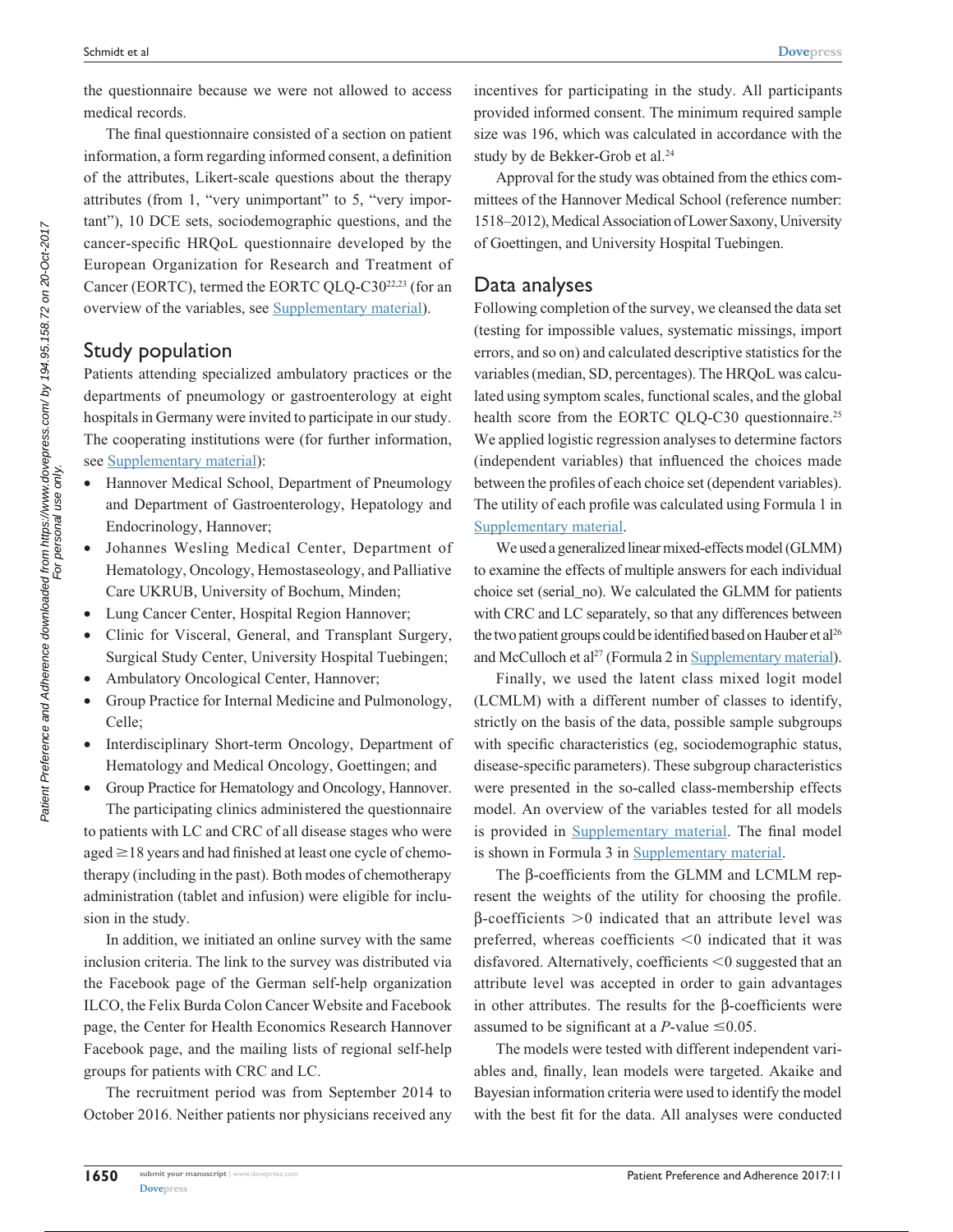with R statistics 3.1.2 (The R Foundation for Statistical Computing, Vienna, Austria), using the packages "lme4" (for GLMM) and "lcmm" (for LCMLM).

# **Results**

#### Descriptive statistics

In total, 369 patients participated initially in the study, but this number decreased to 310 participants after data cleansing. The distribution of mean age and sex did not differ significantly between the included and excluded groups of participants. Table 2 shows the characteristics of the patients. Given that only eight patients had both types of cancer, we did not assess their preferences separately.

The cohort was younger than the average ages of patients with LC and CRC in Germany.<sup>28,29</sup> However, the general sex distribution of patients with LC and CRC in Germany was similar to that evident in our sample.

### Multivariate models

#### Generalized linear mixed-effects model

Figure 1 shows the results of the three GLMMs (LC, CRC, full sample). A strong increase in life expectancy was the attribute level that was given the most weight by all three groups  $(\beta_{\text{LC,OS2}} = 2.56, \beta_{\text{CRC,OS2}} = 1.77, \beta_{\text{fil,OS2}} = 2.17$ ; all *P*<0.001). For patients with LC, the level of "normal physical capacity" was given greater weight than a "moderate" or "strong

decrease" in physical capacity ( $\beta_{\text{LC,PC0}}$  =0.79,  $\beta_{\text{LC,PC1}}$  =0.34,  $\beta_{LCPCC} = -1.13$ ; *P*<0.001). However, both the patients with CRC and the full sample rated "normal physical capacity" more highly than "moderately decreased capacity", although this was not statistically significant. With regard to "changes in appearance", all patient groups gave a greater weight to a "slightly changed appearance" than to an "unchanged appearance". "No problems" or "minor problems" with food intake and digestion were rated slightly higher by patients with LC than those with CRC ( $\beta_{\text{LC,F10}}$  =0.83, *P*<0.001;  $\beta_{\text{CRC,F10}}$  =0.49,  $P<0.001$ ;  $\beta_{\text{LC,FI1}} = 0.18$ ,  $P=0.05$ ;  $\beta_{\text{CRC,FI1}} = -0.14$ ,  $P=0.15$ ). "No waiting time" (reference category) was given slightly less weight by the full sample than by patients with CRC  $(\beta_{\text{full-WTO}} = 0.25, \beta_{\text{CRCWTO}} = 0.35; P < 0.001)$ . In general, the preferences of the three groups were very similar (see also [Supplementary material](https://www.cherh.de/6908.html?&L=1)).

#### Latent class mixed logit model

The LCMLM identified three different classes of patients with specific class-membership effects (Table 3; for a graphical presentation, see [Supplementary material\)](https://www.cherh.de/6908.html?&L=1). The first class showed a strong preference for "clearly longer survival"  $(\beta_{\text{cl-OS2}}=1.56, P<0.001)$ . In contrast, this class disfavored "slightly longer survival" ( $\beta_{\text{cl.OS1}}$ =–0.2, *P*<0.001). Patients in Class 1 accepted a "moderately decreased physical capacity" compared with a "normal physical capacity". In addition,

| Table 2 Sample characteristics of included participants |  |  |  |
|---------------------------------------------------------|--|--|--|
|---------------------------------------------------------|--|--|--|

| Characteristic                           | <b>CRC</b>   | LC           | <b>Both</b>  | <b>Total</b> |
|------------------------------------------|--------------|--------------|--------------|--------------|
| Sample size                              | 108          | 194          | 8            | 310          |
| Sex                                      | 49.6% men    | 69.80% men   | 40% men      | 62.16% men   |
| Median age (SD) in years                 | 59.5 (12.66) | 63 (10.58)   | 48.5 (8.90)  | 63 (10.66)   |
| Cancer type                              |              |              |              |              |
| <b>CRC</b>                               | 100%         | 0%           | 0%           | 35.04%       |
| LC.                                      | 0%           | 100%         | 0%           | 63.03%       |
| Both                                     | 0%           | 0%           | 100%         | 1.93%        |
| Median disease duration (SD) in years    | 2(5.92)      | (2.14)       | 7.5(7.20)    | 1(4.16)      |
| Marital status                           |              |              |              |              |
| Single                                   | 8.6%         | 10.0%        | 0%           | 9.3%         |
| Married                                  | 69.6%        | 70.3%        | 80.0%        | 70.2%        |
| Divorced                                 | 13.2%        | 13.9%        | 0.2%         | 13.8%        |
| Widowed                                  | 8.6%         | 5.7%         | 0%           | 6.6%         |
| School-leaving qualifications            |              |              |              |              |
| None                                     | 2.3%         | 1.6%         | 40.0%        | 2.5%         |
| Primary school                           | 33.0%        | 48.2%        | 2.0%         | 42.4%        |
| Secondary school                         | 34.1%        | 30.0%        | 40.0%        | 31.6%        |
| High school                              | 30.7%        | 20.1%        | 0%           | 23.4%        |
| Median global health status (SD)         |              |              |              |              |
| Scale from 0 (worst) to 100 (best)       | 66.7 (22.69) | 58.3 (20.44) | 58.3 (20.56) | 66.7 (21.56) |
| Median HRQoL (SD)                        |              |              |              |              |
| Scale from 1 (very bad) to 7 (excellent) | 5(1.48)      | 5(1.27)      | 5(0.87)      | 5(1.35)      |

**Abbreviations:** CRC, colorectal cancer; LC, lung cancer; HRQoL, health-related quality of life.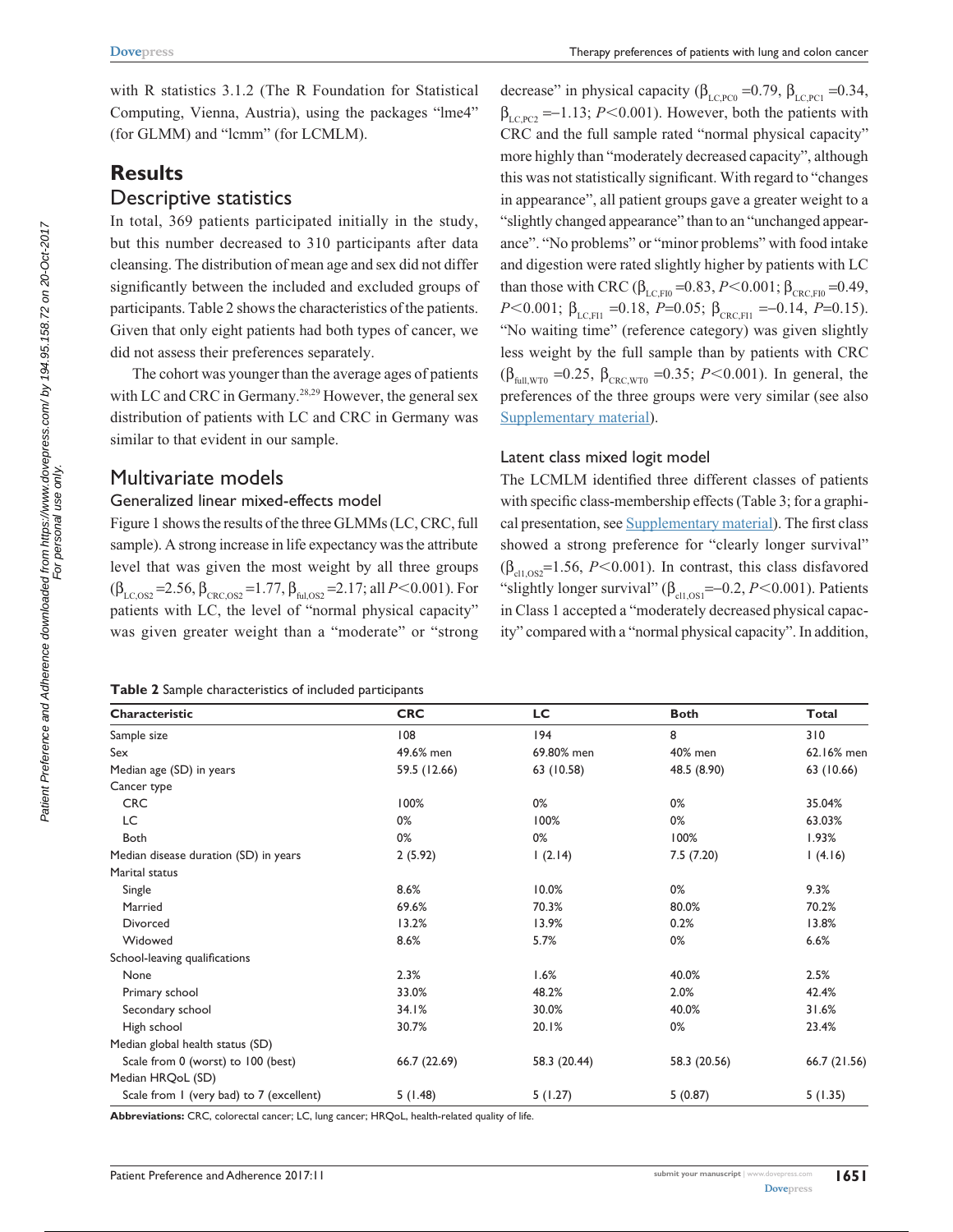

**Figure 1 Results of mixed logit models.** 

**Notes:** Triangular shape, full sample; rectangular shape, lung cancer; diamond shape, colon cancer; random intercept: serial\_no.

this class was willing to accept "moderate" and "long waiting times". Patients in Class 2 showed a preference for both "clearly longer" and "slightly longer survival"  $(\beta_{c12,0S2} = 0.64,$  $\beta_{c2,0S1}$  =0.36; *P*<0.001). However, "physical capacity", "appearance", and "food intake and digestion" were also important attributes for this class. In this model, a decrease from "clearly longer" to "slightly longer survival" ( $\beta_{OS2}$ :

 $0.64-\beta_{0.81}: 0.36=0.28$  could be compensated for by a change from a "strong decrease" to a "moderate decrease" in physical capacity ( $\beta_{PC2}$ : -0.66– $\beta_{PC1}$ : 0.34=–1). Consequently, patients in Class 2 were willing to trade prolonged survival for smaller decreases in physical capacity. We cannot interpret the preferences of Class 3 in regard to "overall survival" because the results were not statistically significant (*P*>0.05). This group

|  |  |  |  |  |  |  | ${\sf Table~3}$ Latent class mixed logit model results – attribute preferences |  |  |
|--|--|--|--|--|--|--|--------------------------------------------------------------------------------|--|--|
|--|--|--|--|--|--|--|--------------------------------------------------------------------------------|--|--|

| <b>Attribute</b>  | Level                       | Class I           |         | Class 2       |         | Class 3       |         |
|-------------------|-----------------------------|-------------------|---------|---------------|---------|---------------|---------|
|                   |                             | $\beta_{\rm cII}$ | P-value | $\beta_{c12}$ | P-value | $\beta_{c13}$ | P-value |
| Intercept         |                             | ne                |         | 0.07          |         | 0.05          |         |
| Overall survival  | Clearly longer              | 1.56              | 0.00    | 0.64          | 0.00    | 0.07          | 0.27    |
|                   | Slightly longer             | $-0.20$           | 0.00    | 0.36          | 0.00    | 0.07          | 0.33    |
|                   | Not longer (ref)            | $-1.36$           |         | $-1.00$       |         | $-0.14$       |         |
| Physical capacity | Normal                      | 0.08              | 0.02    | 0.32          | 0.00    | $-0.49$       | 0.00    |
|                   | Moderate decrease           | 0.28              | 0.00    | 0.34          | 0.00    | 0.57          | 0.00    |
|                   | Strong decrease (ref)       | $-0.35$           |         | $-0.66$       |         | $-0.08$       |         |
| Appearance        | Unchanged                   | $-0.05$           | 0.16    | 0.14          | 0.00    | $-0.58$       | 0.00    |
|                   | Slightly changed            | $-0.01$           | 0.85    | 0.37          | 0.00    | 0.34          | 0.00    |
|                   | Significantly changed (ref) | 0.06              |         | $-0.51$       |         | 0.25          |         |
| Food intake and   | No problems                 | 0.17              | 0.00    | 0.42          | 0.00    | $-0.14$       | 0.03    |
| digestion         | Minor problems              | $-0.01$           | 0.89    | 0.21          | 0.00    | $-0.52$       | 0.00    |
|                   | Strong problems (ref)       | $-0.17$           |         | $-0.63$       |         | 0.66          |         |
| Waiting time      | None                        | $-0.18$           | 0.00    | $-0.04$       | 0.25    | 0.04          | 0.52    |
|                   | Moderate                    | 0.02              | 0.51    | 0.29          | 0.00    | $-0.20$       | 0.00    |
|                   | Long (ref)                  | 0.16              |         | $-0.26$       |         | 0.16          |         |
| Guide             | Yes                         | $-0.03$           | 0.21    | 0.22          | 0.00    | 0.07          | 0.14    |
|                   | No (ref)                    | 0.03              |         | $-0.22$       | 0.04    | $-0.07$       | 0.31    |

**Notes:** Age (standardized), sex, cancer type, HRQoL, disease duration (centered by mean), radiation therapy, and change of appearance are used as class membership effects. **Abbreviations:** cl, class; HRQoL, health-related quality of life; ne, not estimated; ref, reference.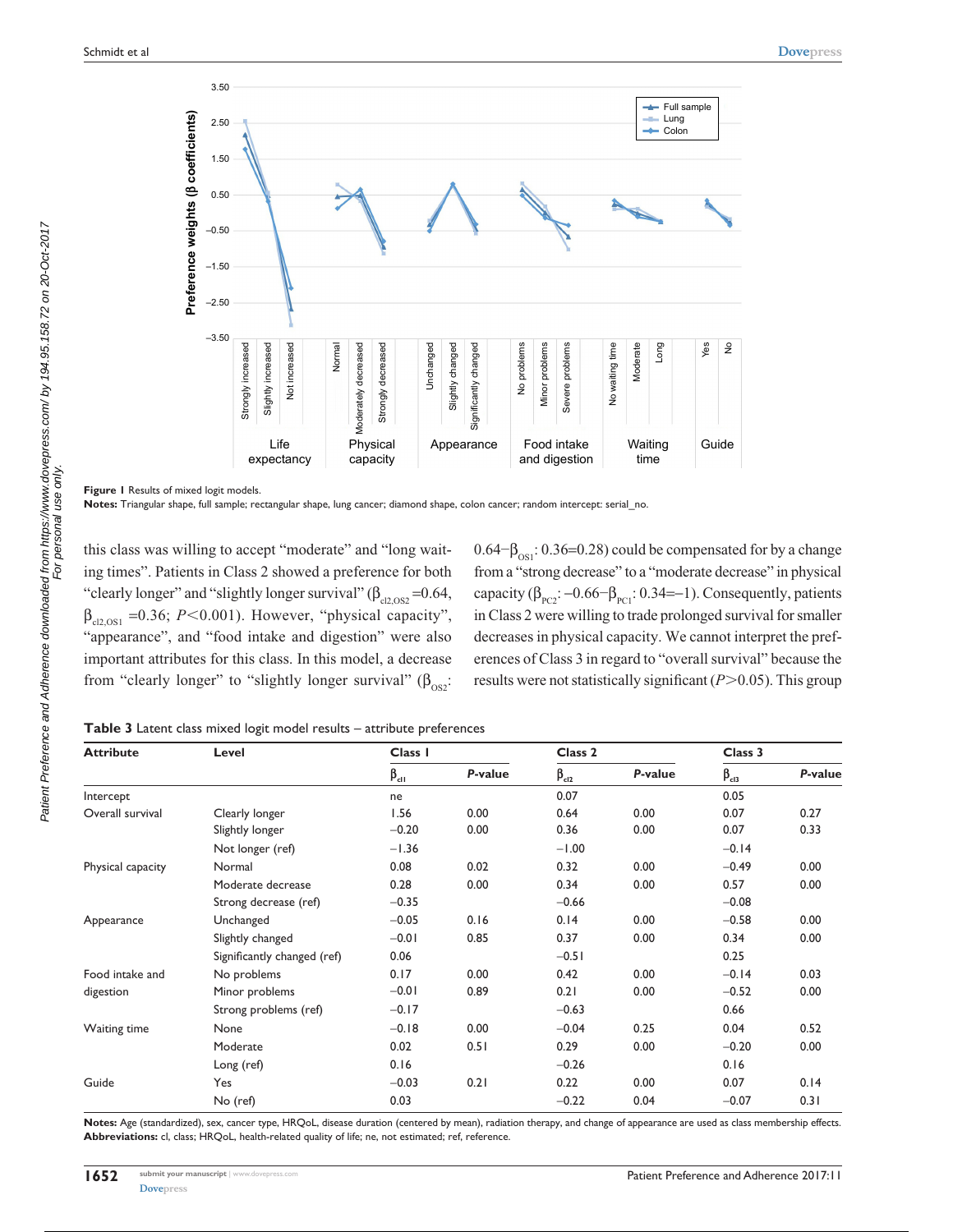Patient Preference and Adherence downloaded from https://www.dovepress.com/ by 194.95.158.72 on 20-Oct-2017<br>For personal use only Patient Preference and Adherence downloaded from https://www.dovepress.com/ by 194.95.158.72 on 20-Oct-2017 For personal use only.

| Table 4 Class-membership effects of latent class mixed logit models (reference: Class 3) |  |  |  |
|------------------------------------------------------------------------------------------|--|--|--|
|                                                                                          |  |  |  |

| Fixed-effects class-membership       | Class I            |                 |         | Class 2            |                 |         |  |
|--------------------------------------|--------------------|-----------------|---------|--------------------|-----------------|---------|--|
| model                                | <b>Coefficient</b> | <b>Standard</b> | P-value | <b>Coefficient</b> | <b>Standard</b> | P-value |  |
|                                      |                    | error           |         |                    | error           |         |  |
| Intercept                            | 2.609              | .380            | 0.059   | 1.875              | 1.368           | 0.171   |  |
| Age (mean centered)                  | 0.021              | 0.029           | 0.485   | 0.035              | 0.029           | 0.226   |  |
| Sex (ref = male)                     | $-1.003$           | 0.728           | 0.168   | $-0.497$           | 0.714           | 0.486   |  |
| $CRC$ (ref = LC)                     | $-2.214$           | 0.786           | 0.005   | $-1.686$           | 0.757           | 0.026   |  |
| Both cancers (ref = $LC$ )           | $-2.074$           | 2.008           | 0.301   | $-1.790$           | 2.021           | 0.376   |  |
| HRQoL (mean centered)                | $-0.537$           | 0.267           | 0.044   | $-0.403$           | 0.263           | 0.125   |  |
| Disease duration (mean centered)     | 0.000              | 0.069           | 0.998   | $-0.037$           | 0.072           | 0.609   |  |
| Surgery ( $ref = no$ )               | 1.997              | 0.796           | 0.012   | 1.701              | 0.778           | 0.029   |  |
| Radiation (ref = $no$ )              | $-1.069$           | 0.691           | 0.122   | $-0.796$           | 0.678           | 0.241   |  |
| Changes in appearance ( $ref = no$ ) | $-0.322$           | 0.336           | 0.338   | $-0.372$           | 0.332           | 0.263   |  |
| Information: physician               | 2.575              | 0.784           | 0.001   | 2.714              | 0.738           | 0.000   |  |

**Note:** Significant values are shown in bold.

**Abbreviations:** CRC, colorectal cancer; HRQoL, health-related quality of life; LC, lung cancer; ref, reference.

disfavored the most favorable levels of the attributes "physical capacity", "appearance", and "food intake problems"  $(\beta_{c13,PC0} = -0.49, \beta_{c13,AP0} = -0.58, \beta_{c13,F10} = -0.14, \beta_{c13,F11} = -0.52;$  $P<0.05$ ). However, they gave a greater weight to the middle levels for "physical capacity" and "appearance" than to the other levels.

Next, we investigated the class-membership effects for the three classes. Of all the patients, 42.13% were assigned to Class 1, 47.24% to Class 2, and 10.63% to Class 3. The differences between classes 1 and 2 (referenced against Class 3) are presented in Table 4. Patients in classes 1 and 2 did not differ significantly from patients in Class 3 in terms of age, sex, or duration of disease. Classes 1 and 2 had a lower proportion of patients with CRC than Class 3 ( $\beta_{\text{clLCRC}} = -2.21$ ,  $\beta_{\text{cl2, CRC}} = -1.69$ ; *P*<0.05). The classes also differed in terms of their therapy experiences: patients in Class 1 were more likely to have undergone surgery than those in classes 2 and 3 ( $\beta_{\text{cl1,treat\_l}} = 1.997$ ,  $\beta_{\text{cl2,treat\_l}} = 1.7$ ; *P*<0.05). We also observed a difference between the classes with regard to the main source of information on their disease. Patients in classes 1 and 2 were more likely to obtain relevant information from their physician than patients in Class 3  $(β<sub>cl.iufo-1</sub> = 2.58, β<sub>cl2.info-1</sub> = 2.71; P < 0.05)$ . Other sources of information (other patients, books, the Internet, self-help groups) were shown to have no significant influence on the model. In addition, patients in Class 1 showed significantly worse HRQoL outcomes ( $\beta$ <sub>cl1,LO</sub> <sub>30</sub> s =–0.54, *P*=0.04) than patients in the other classes.

#### **Discussion**

We systematically investigated the differences in the therapy preferences of patients with two divergent types of cancer. Whereas previous studies have examined the therapy preferences of patients with different disease states of the same cancer type, we compared the preferences of patients with CRC and LC. In our first model (mixed logit model), we found that patients with LC and CRC had almost the same preferences for therapy attributes and differed only slightly in their preferences. In the strictly data-driven LCMLM, we found that cancer type, current HRQoL status, and the source of information were important for the therapy preferences.

Subsequently, we will compare our findings in detail with the current knowledge. In accordance with other studies that examined the therapy preferences of patients with LC, "life expectancy" was the most important attribute. $11,30-32$ This might be due to the shorter life expectancy of patients with LC compared with that of patients with CRC. Another important attribute identified in previous studies was "tumorassociated symptoms".30 However, previous studies are quite inconsistent in terms of what they consider to be the chief adverse effect of cancer treatment. For example, one study identified fatigue and tiredness as the two attributes of most consequence, whereas another found that the most consequential attributes were nausea and vomiting. $30,31$ Both assessed the preferences of patients with (advanced) non-small cell LC, which might have strongly influenced the overall results. In our study, we found that "slightly changed appearance" and "no problems in food intake and digestion" were the attribute levels related to adverse effects that were given the greatest weight by patients with CRC and LC, respectively. This might be explained by the fact that patients with CRC expect to experience disturbances of food intake and digestion.

Few studies have found that sociodemographic characteristics, such as sex or age, do not influence preferences for cancer therapy.<sup>9,30,33</sup> Other studies have reported that sociodemographic characteristics do influence the preferences of patients, but they did not include associations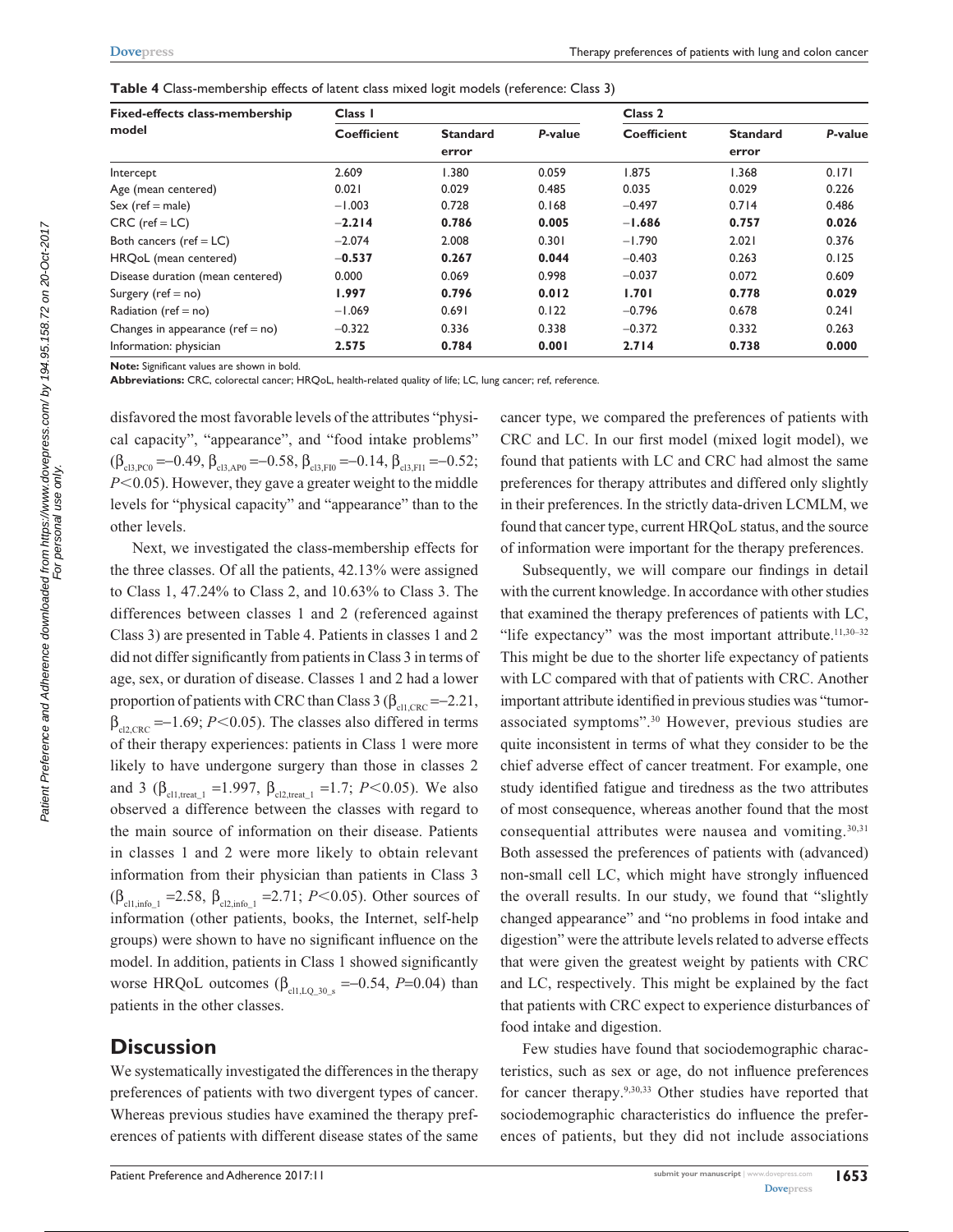between therapy preferences and the actual health status of patients.34,35 Two previous studies did not find a difference in preference based on patients' proximity to death.32,34,35 However, we observed that having undergone surgery had a noticeable influence on patients' preferences. Therapeutic guidelines recommend surgery at an early disease stage in patients with comorbidities (when the tumor is operable). Therefore, we can assume that patients with a poor prognosis due to LC and a low HRQoL would prefer to increase their length of life when the disease is detected early and surgery is an option.

In summary, our study yielded several novel findings. Patients who were better informed tended to prefer a more balanced relationship between length and quality of life, as compared with less-informed patients. The physicians involved in our study confirmed that they emphasized not only length of life, but also HRQoL as important considerations in their consultations with patients. The influence of physicians on the preferences of patients should be examined in further research. The second finding was that another subgroup (patients with LC and a low HRQoL who had undergone surgery) gave a great weight to increased length of life. Finally, we deduced from patients in Class 3 that those with a relatively good life expectancy (CRC compared with LC) gave a greater weight to moderate effects on HRQoL (physical capacity, appearance) than to a longer life.

However, our study was limited in terms of the unbalanced distribution of patients between the subgroups, which resulted in a small number of patients in Class 3, even though the recruitment period was extended. Furthermore, the results suggest that the online survey was inappropriate for some patients with CRC and LC, particularly patients of advanced age. Alternatively, inappropriate online distributors were used for this process of recruiting older patients. Overall, it appears that older patients were less willing to participate in our study than younger ones. Recruiting patients with LC and CRC at clinics or hospitals might also have biased the study sample, because patients who were not undergoing therapy were excluded. Given that patients were often unaware of their current disease stage or type of chemotherapy (palliative, adjuvant, maintenance), we were unable to include questions concerning this information. It might be possible to estimate disease stage on the basis of self-assessed health and surgery status, although the results can be incomplete or misleading.36–40 In addition, surgery can be initiated at different disease stages, such as after diagnosis or in the case of disease progression. This means that the "treatment" variable

should not be interpreted without further information. Consequently, future studies should obtain patient records to identify any possible associations between stage, therapy goals, and therapy preferences. Although we defined each attribute at the beginning of the questionnaire, we could not control for how patients interpreted the attributes and levels in their own way and as a result of their own disease experiences. However, we would have detected other results if other or further attributes had been included in the DCE tasks. This disadvantage of the DCE method is also discussed in other methodologic publications.<sup>18,41</sup>

The classes identified by LCMLM cannot be accounted for by typical sociodemographic aspects. Therapy should be adjusted to accommodate these three classes. Some classspecific preferences might be accommodated easily (the provision of a guide or shorter waiting times) and might compensate for some of the disadvantages of chemotherapy. Consequently, differences among the classes should be recognized in individual treatment options. This implies that physicians need time to explain and discuss the therapy alternatives with patients. Our findings can be used to develop treatment guidelines and to assess the benefits of pharmaceuticals. However, in accordance with previous studies, the ability to prolong their survival was the most important therapy attribute of a given therapy for patients, irrespective of the cancer type.

## **Acknowledgments**

The authors would like to thank all of the patients who participated in the survey. They would also like to thank the physicians and (study) nurses for recruiting the patients, especially: PD Dr med. Heiko Golpon, Annette Nocon (Hannover Medical School: Department of Pneumology), Prof Dr med. Arndt Vogel and team (Hannover Medical School: Department of Gastroenterology, Hepatology and Endocrinology, Hannover, Germany), Dr med. Parvis Sadjadian (Johannes Wesling Medical Center, Department of Hematology, Oncology, Hemostaseology, and Palliative Care UKRUB, University of Bochum, Minden), Dr med. Monika Heilmann and Mrs J Brandes (Lung Cancer Center at the Hospital Region Hannover), Dr rer. nat. Silvia Wagner and Dr med. Silke Templin (Clinic for Visceral, General and Transplant Surgery Surgical Study Center, University Hospital Tuebingen), Dr med. Michael Gärtner and his team (Ambulatory Oncological Center Hannover), Dr med. Raack and Gabriele Germann (Group Practice for Internal Medicine and Pulmonology, Celle), PD Dr med. Annalen Bleckmann (Interdisciplinary Short-term Oncology, Department of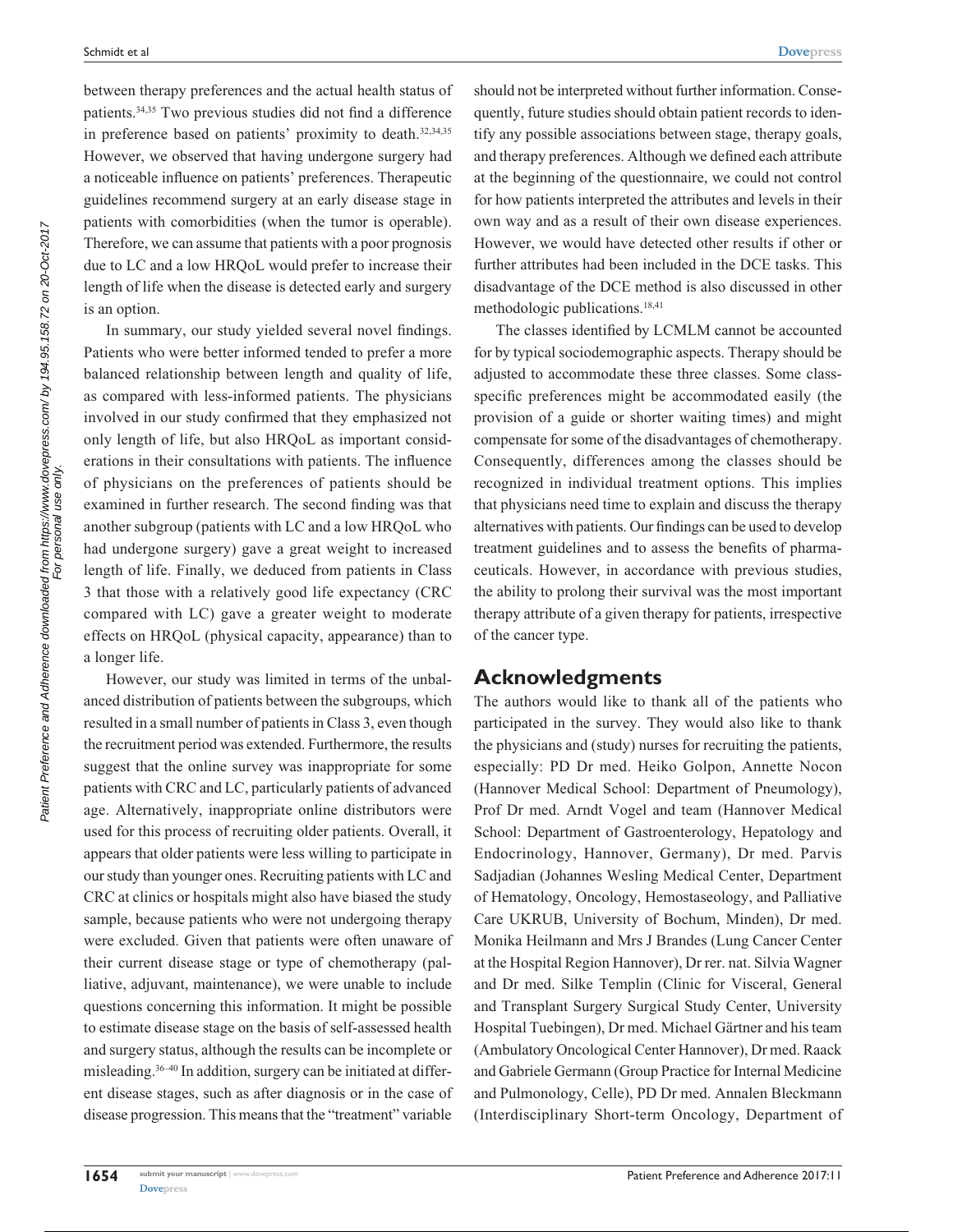Hematology and Medical Oncology, Goettingen), Dr med. Detlev Schröder and the study nurse Annette Gieseke (Group Practice for Hematology and Oncology, Hannover).

This study was supported by the Federal Ministry of Education and Research (grant number 01EH1201A).

# **Author contributions**

All authors contributed toward data analysis, drafting and revising the paper and agree to be accountable for all aspects of the work.

# **Disclosure**

The authors report no conflicts of interest in this work.

## **References**

- 1. Ferlay J, Soerjomataram I, Dikshit R, et al. Cancer incidence and mortality worldwide: sources, methods and major patterns in GLOBOCAN 2012. *Int J Cancer*. 2015;136(5):E359–E386.
- 2. Allemani C, Weir HK, Carreira H, et al; CONCORD Working Group. Global surveillance of cancer survival 1995–2009: analysis of individual data for 25 676 887 patients from 279 population-based registries in 67 countries (CONCORD-2). *Lancet*. 2015;385(9972): 977–1010.
- 3. World Health Organization. Global Action Plan for the Prevention and Control of NCDs 2013–2020. Available from: [http://apps.who.int/iris/](http://apps.who.int/iris/bitstream/10665/94384/1/9789241506236_eng.pdf?ua=1) [bitstream/10665/94384/1/9789241506236\\_eng.pdf?ua](http://apps.who.int/iris/bitstream/10665/94384/1/9789241506236_eng.pdf?ua=1)=1. Accessed May 26, 2016.
- 4. Pieterse AH, Baas-Thijssen MCM, Marijnen CAM, Stiggelbout AM. Clinician and cancer patient views on patient participation in treatment decision-making: a quantitative and qualitative exploration. *Br J Cancer*. 2008;99(6):875–882.
- 5. Pieterse AH, Stiggelbout AM, Baas-Thijssen MC, van de Velde CJ, Marijnen CA. Benefit from preoperative radiotherapy in rectal cancer treatment: disease-free patients' and oncologists' preferences. *Br J Cancer*. 2007;97(6):717–724.
- 6. Harrison JD, Solomon MJ, Young JM, et al. Patient and physician preferences for surgical and adjuvant treatment options for rectal cancer. *Arch Surg*. 2008;143(4):389–394.
- 7. Chu DT, Kim SW, Kuo HP, et al. Patient attitudes towards chemotherapy as assessed by patient versus physician: a prospective observational study in advanced non-small cell lung cancer. *Lung Cancer*. 2007; 56(3):433–443.
- 8. Solomon MJ, Pager CK, Keshava A, et al. What do patients want? Patient preferences and surrogate decision making in the treatment of colorectal cancer. *Dis Colon Rectum*. 2003;46(10):1351–1357.
- 9. Mühlbacher AC, Nübling M. Analysis of physicians' perspectives versus patients' preferences: direct assessment and discrete choice experiments in the therapy of multiple myeloma. *Eur J Health Econo*. 2011;12(3):193–203.
- 10. Damm K, Vogel A, Prenzler A. Preferences of colorectal cancer patients for treatment and decision-making: a systematic literature review. *Eur J Cancer Care*. 2014;23(6):762–772.
- 11. Schmidt K, Damm K, Prenzler A, Golpon H, Welte T. Preferences of lung cancer patients for treatment and decision-making: a systematic literature review. *Eur J Cancer Care*. 2015;25(4):580–591.
- 12. Chue P. The relationship between patient satisfaction and treatment outcomes in schizophrenia. *J Psychopharmacol*. 2006;20(Suppl 6): 38–56.
- 13. Casado JL, Marín A, Romero V, et al. The influence of patient beliefs and treatment satisfaction on the discontinuation of current first-line antiretroviral regimens. *HIV Med*. 2016;17(1):46–55.
- 14. Hann D, Allen S, Ciambrone D, Shah A. Use of complementary therapies during chemotherapy: influence of patients' satisfaction with treatment decision making and the treating oncologist. *Integr Cancer Ther*. 2006;5(3):224–231.
- 15. Federal Ministry of Health. The act on the reform of the market for medicinal products (Gesetz zur Neuordnung des Arzneimittelmarktes – AMNOG); 2011. Available from: [https://www.bgbl.de/xaver/](https://www.bgbl.de/xaver/bgbl/start.xav?startbk=Bundesanzeiger_BGBl&bk=Bundesanzeiger_BGBl&start=//*[@attr_id=%27bgbl110s2262.pdf%27]) [bgbl/start.xav?startbk=Bundesanzeiger\\_BGBl&bk=Bundesanzeiger\\_](https://www.bgbl.de/xaver/bgbl/start.xav?startbk=Bundesanzeiger_BGBl&bk=Bundesanzeiger_BGBl&start=//*[@attr_id=%27bgbl110s2262.pdf%27]) [BGBl&start=//\\*\[@attr\\_id=%27bgbl110s2262.pdf%27\]](https://www.bgbl.de/xaver/bgbl/start.xav?startbk=Bundesanzeiger_BGBl&bk=Bundesanzeiger_BGBl&start=//*[@attr_id=%27bgbl110s2262.pdf%27]). Accessed August 6, 2017.
- 16. Staeck F. Lebensqualität. Forscher und GBA wollen Methoden-Sicherheit. Available from: [http://www.aerztezeitung.de/politik\\_](http://www.aerztezeitung.de/politik_gesellschaft/arzneimittelpolitik/nutzenbewertung/article/925499/lebensqualitaet-forscher-gba-wollen-methoden-sicherheit.html) [gesellschaft/arzneimittelpolitik/nutzenbewertung/article/925499/](http://www.aerztezeitung.de/politik_gesellschaft/arzneimittelpolitik/nutzenbewertung/article/925499/lebensqualitaet-forscher-gba-wollen-methoden-sicherheit.html) [lebensqualitaet-forscher-gba-wollen-methoden-sicherheit.html](http://www.aerztezeitung.de/politik_gesellschaft/arzneimittelpolitik/nutzenbewertung/article/925499/lebensqualitaet-forscher-gba-wollen-methoden-sicherheit.html). Accessed July 05, 2017.
- 17. Lancsar E, Louviere J. Conducting discrete choice experiments to inform healthcare decision making: a user's guide. *Pharmaco Economics*. 2008;26(8):661–677.
- 18. Mühlbacher A, Johnson FR. Choice experiments to quantify preferences for health and healthcare: state of the practice. *Appl Health Econ Health Policy*. 2016;14(3):253–266.
- 19. Aumann I, Kreis K, Damm K, Golpon H, Welte T, Graf von der Schulenburg JM. Treatment-related experiences and preferences of patients with lung cancer: a qualitative analysis. *Health Expect*. 2015; 19(6):1226–1236.
- 20. Auspurg K, Liebe U. Choice-Experimente und die Messung von Handlungsentscheidungen in der Soziologie [Choice-experiments and the measurement of behavioral decisions in sociology]. *Köln Z Soziol*. 2011; 63(2):301–314. German.
- 21. Kuhfeld WF. Marketing research methods in SAS. Experimental design, choice, conjoint, and graphical techniques. Available from: [http://support.sas.com/techsup/technote/mr2010.pdf.](http://support.sas.com/techsup/technote/mr2010.pdf) Accessed March 31, 2014.
- 22. Aaronson NK, Ahmedzai S, Bergman B, et al. The European Organization for Research and Treatment of Cancer QLQ-C30: a quality-of-life instrument for use in international clinical trials in oncology. *J Natl Cancer Inst*. 1993;85(5):365–376.
- 23. Waldmann A, Schubert D, Katalinic A, Janda M. Normative data of the EORTC QLQ-C30 for the German Population: a population-based survey. *PLoS One*. 2013;8(9):e74149.
- 24. de Bekker-Grob, Esther W, Donkers B, Jonker MF, Stolk EA. Sample size requirements for discrete-choice experiments in healthcare: a practical guide. *Patient*. 2015;8(5):373–384.
- 25. European Organisation for Research and Treatment of Cancer (EORTC). EORTC QLQ-C30 Scoring Manual. Available from: [http://www.eortc.be/qol/files/SCManualQLQ-C30.pdf.](http://www.eortc.be/qol/files/SCManualQLQ-C30.pdf) Accessed January 11, 2017.
- 26. Hauber AB, Gonzalez JM, Groothuis-Oudshoorn CGM, et al. Statistical methods for the analysis of discrete choice experiments: a report of the ISPOR conjoint analysis good research practices task force. *Value Health*. 2016;19(4):300–315.
- 27. McCulloch CE, Lin H, Slate EH, Turnbull BW. Discovering subpopulation structure with latent class mixed models. *Stat Med*. 2002; 21(3):417–429.
- 28. Zentrum für Krebsregisterdaten, Robert Koch Institut. Darmkrebs [Colon and rectum]. Available from: [http://www.krebsdaten.de/Krebs/EN/Con](http://www.krebsdaten.de/Krebs/EN/Content/Publications/Cancer_in_Germany/cancer_chapters_2011_2012/cancer_c18-21.pdf?__blob=publicationFile)[tent/Publications/Cancer\\_in\\_Germany/cancer\\_chapters\\_2011\\_2012/](http://www.krebsdaten.de/Krebs/EN/Content/Publications/Cancer_in_Germany/cancer_chapters_2011_2012/cancer_c18-21.pdf?__blob=publicationFile) [cancer\\_c18-21.pdf?\\_\\_blob=publicationFile](http://www.krebsdaten.de/Krebs/EN/Content/Publications/Cancer_in_Germany/cancer_chapters_2011_2012/cancer_c18-21.pdf?__blob=publicationFile). Accessed July 26, 2016. German.
- 29. Zentrum für Krebsregisterdaten, Robert Koch Institut. Lungenkrebs [Lung]. Available from: [http://www.krebsdaten.de/Krebs/EN/Con](http://www.krebsdaten.de/Krebs/EN/Content/Publications/Cancer_in_Germany/cancer_chapters_2011_2012/cancer_c33-34.pdf?__blob=publicationFile)[tent/Publications/Cancer\\_in\\_Germany/cancer\\_chapters\\_2011\\_2012/](http://www.krebsdaten.de/Krebs/EN/Content/Publications/Cancer_in_Germany/cancer_chapters_2011_2012/cancer_c33-34.pdf?__blob=publicationFile) [cancer\\_c33-34.pdf?\\_\\_blob=publicationFile.](http://www.krebsdaten.de/Krebs/EN/Content/Publications/Cancer_in_Germany/cancer_chapters_2011_2012/cancer_c33-34.pdf?__blob=publicationFile) Accessed July 26, 2016. German.
- 30. Mühlbacher AC, Bethge S. Patients' preferences: a discrete-choice experiment for treatment of non-small-cell lung cancer. *Eur J Health Econ*. 2015;16(6):657–670.